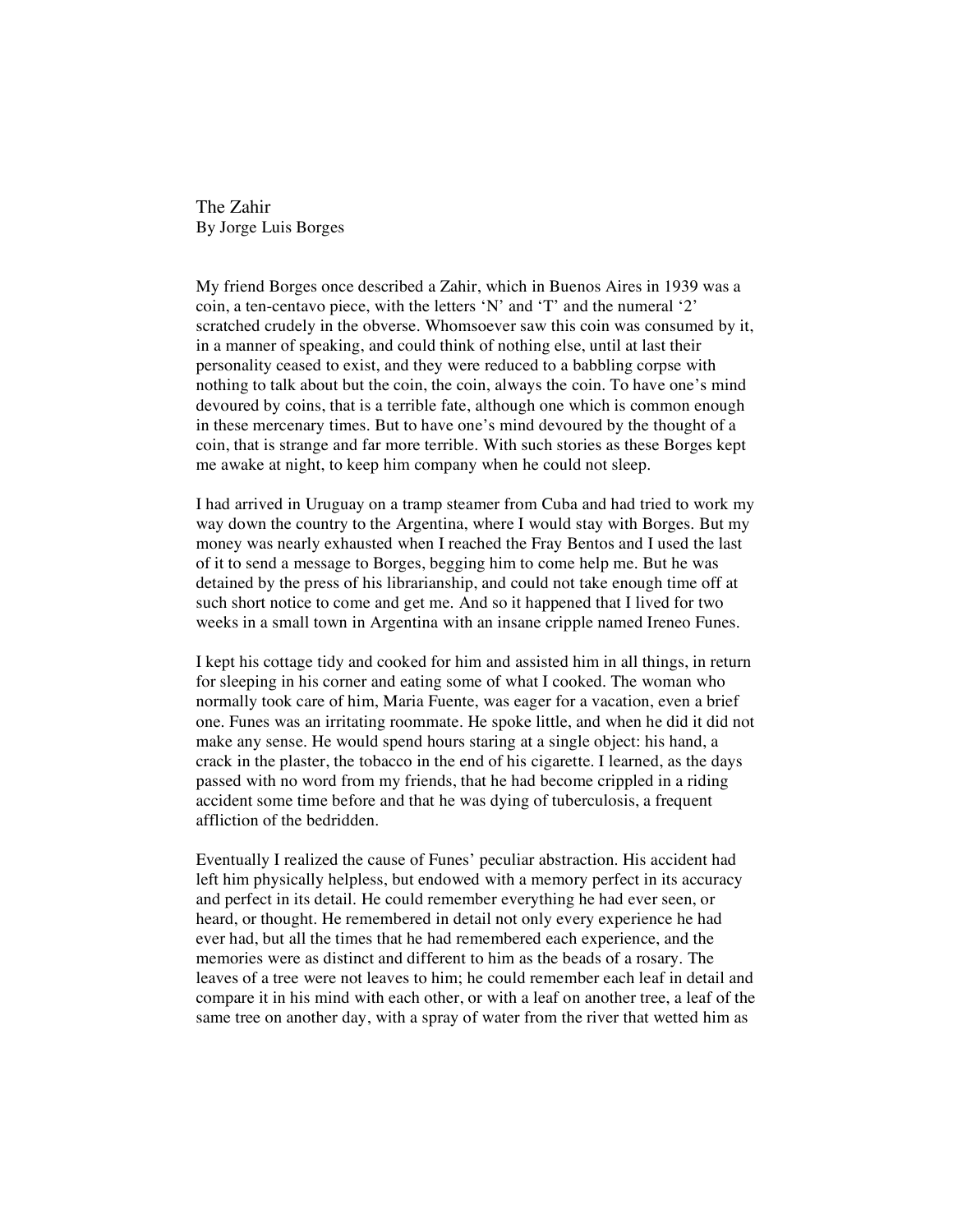a child. I heard him mention those leaves once. He said that a certain leaf was curled like the curve of Pedro Althazar's horse's rump on the twenty-third day of March, only more graceful. "At the moment it shook off that fly," he added, seeing my perplexity. "Which fly?" I asked. "It was the eleventh one I saw," he elucidated, "but perhaps you saw some that I did not, since I did not rise from my bed to look out the window."

After a week of living with Funes, I feared that a malady of the mind had begun to overtake me also, and at first I ascribed it to the stress of having to live with this superhuman cripple. It was a simple thing, and yet it disturbed me, for I could find no explanation for it, and it seemed so small, so arbitrary, as to be completely removed from all rhyme or reason. The nature of the malady was this: On one wall of the cottage was a shelf on which I stored the containers of spices and seasonings with which I flavored Funes' food, and one of these jars of seasoning was a pepper-mill. Even after all these years I remember it: it was about six inches tall, cylindrical, made of a dark brown-stained wood with six longitudinal burnt scars. The handle was too small and was made of dull steel. At the time I was completely unable to remember it.

Meal after meal I cooked and would want to add mustard, and immediately my mind would fix on the mustard-pot and I would know where the mustard-pot was. I would look for the cilantro, and reach out my hand without even thinking, and there it would be. But when I wanted the pepper-mill, I could not remember whether we even had one. I would feel sure that we did, that we must, although I could not remember for certain, and would be unable to call its image or its location to my mind. Finally I would search the cabinet and the shelves, and come across the pepper-mill by chance. I would look at it stupidly, feeling sure that this was indeed a pepper-mill (for it looked just like a pepper-mill) but being unable to recollect it. Finally I would use the pepper and put the mill back on the shelf, resolving to remember it the next time.

After this had happened three times, I was distraught. I knew that the last three times I had wanted the pepper I had been unable to remember the pepper-mill and had had to search for it. And even though I remembered doing this, I could not be sure that we really had one and try as I might I simply could not remember what it looked like or where it was. I had nightmares that somehow Funes was devouring my mnemonic capability to feed his own. I went to speak to Maria Fuente, but she only said that he was the spawn of the devil, and that was no help.

Finally one day I burnt Funes' dinner by tarrying too long in searching for the pepper-mill. This brought sharp words from Funes, who, as you may imagine,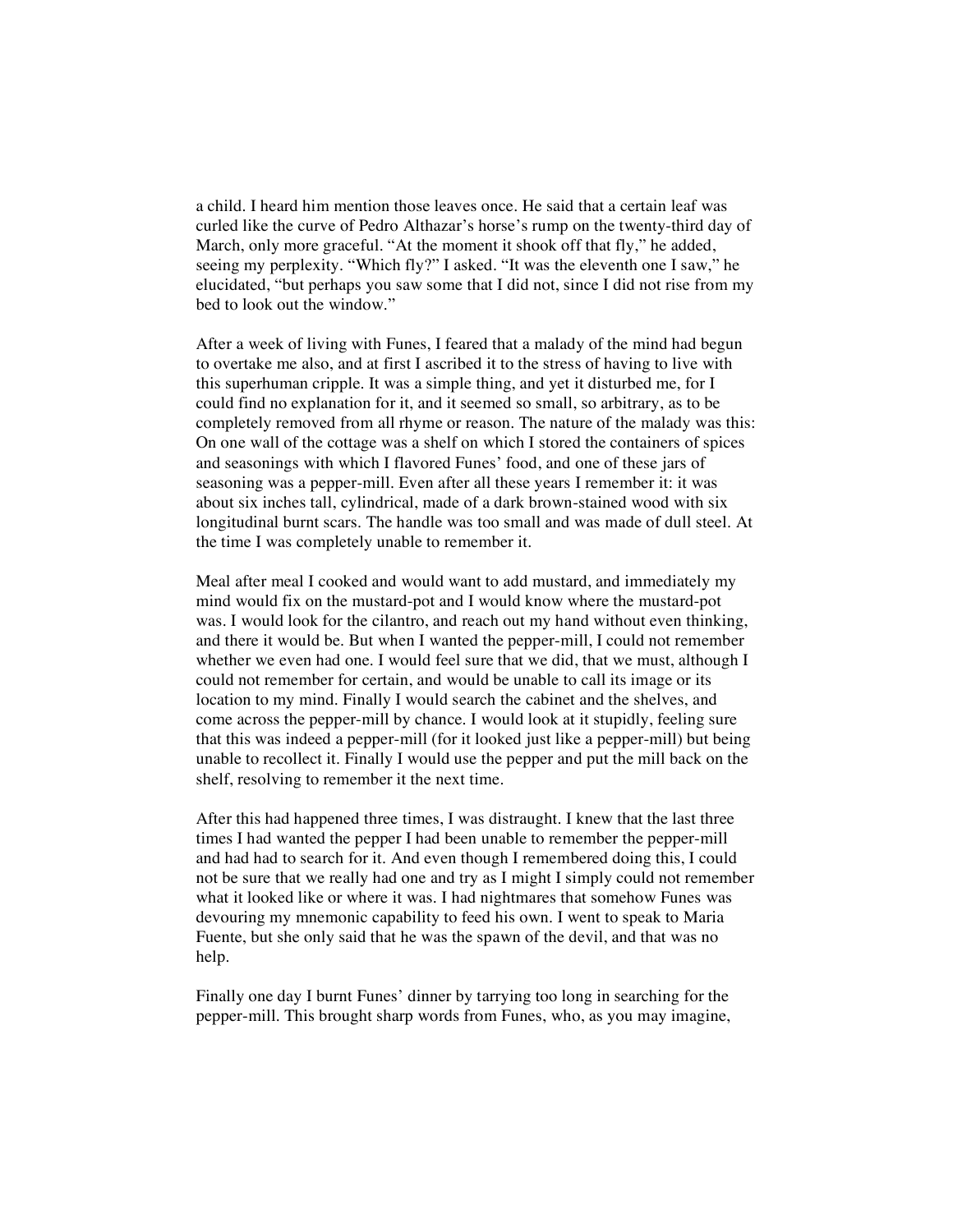had no patience with the memory lapses of others. I did not want to tell him of my fears and my persistently failing memory; I had a half-formed idea that Funes was deliberately causing my weird forgetfulness, and I was afraid of what I might find out. I would have told him that it was the first time I had forgotten the pepper-mill, only I could not remember what it was I had been looking for. But for some reason, he demanded to know what it was, and I bleakly wandered around the cottage, opened the cabinet and searched the shelves, until I found the pepper-mill, and then I remembered. "Ah," said I, "it was the pepper-mill."

At this, he almost sat up. "Pepper-mill?" he said. "What pepper-mill?"

"The brown wooden one," said I. "So long," holding my hands about six inches apart, "and about this big around."

"I have never seen this pepper-mill," he said. "Is it Maria's? Did she bring it while I was asleep?"

I said that as far as I knew it had been in the cottage longer than I had.

"Let me see it," he commanded, and I brought the pepper-mill. Funes examined it closely, even minutely. "I have never seen it before. Indeed, I did not even know I possessed such a thing. Speak to me no more of it," and he sank back onto the bed, quiet.

He seemed profoundly disturbed for the rest of the evening, and he did not speak again before I went to sleep. But I was awakened in the middle of the night. Funes was standing over me, in itself a cause for alarm, as he never arose from his bed except in the direst of emergencies. "Dominus," he said, shaking me and almost losing his unsteady footing, "Dominus! That... thing you showed me this evening. What was it? I have forgotten it." I could not remember, but I was able to get him to go back to bed while I hunted it up. He was trembling, and there was a wild light in his eyes. Finally I found the pepper-mill. "Here," I said at last, tossing it to him. "Here it is."

He caught it, and as he examined it, he grew more and more perplexed and even wilder than before. "I thought that I would know it when I saw it again," he cried. "But I am sure I have never seen this before in my life!"

"So you said this afternoon," I reminded him.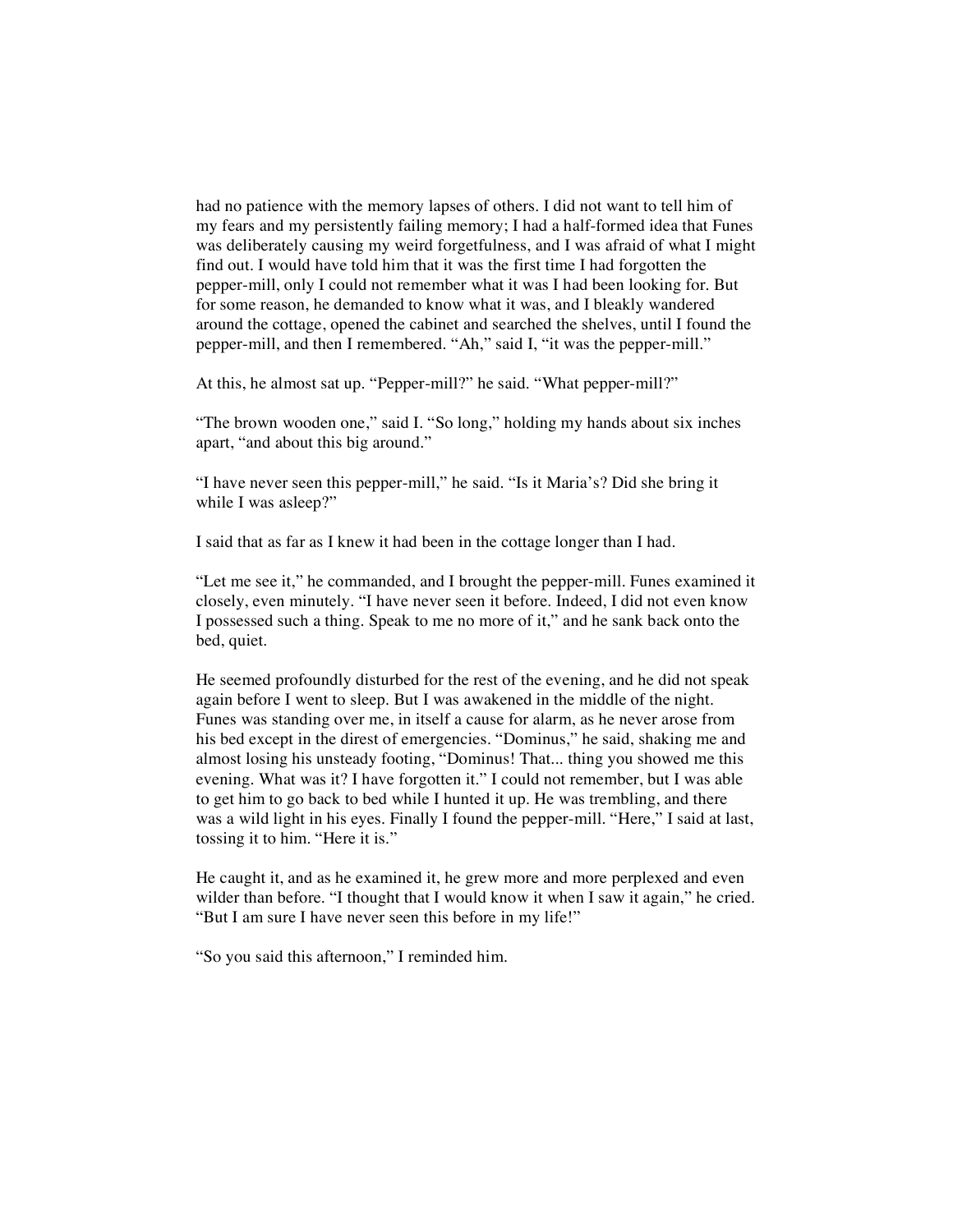"I know I said it this afternoon!" he screamed. "I *remember* saying it this afternoon. But of the pepper-mill I have no recollection whatsoever. Where was it?"

"It was on the little shelf," I said.

He made me hold him up as he came to examine the shelf. "Where?" he asked. "Here?" I assented. He leaned against me and studied the shelf, and then, satisfied at last, hobbled painfully back to bed. But He did not sleep. Of that I am sure. He lay awake, smoking and biting his nails, until morning.

When I awoke he looked haggard and there was cigarette ash on the floor beside his cot. He never spilt his cigarette ash; he found the details of the random patterns of the ash on the floor distracting and irritating, and they disturbed and excited him so that he could not rest. He was mumbling to himself. "Salt shaker," he said. "Garlic press. Large head of garlic. Fourteen dead flies. Small head of garlic. Jug of oil." He saw that I was awake. "There were seven hundred and fourteen distinct entities on that shelf last night," he said instantly. "Counting small chili peppers, spilled grains of rice, fragments of garlic and onion skin, and flecks of soil. I can remember all but one of them. What is the missing object?" I could not remember. I went to the shelf and enumerated the large objects aloud. When I came to that abominable pepper-mill we were both surprised. "A peppermill," mused Funes, gazing at it. "I thought perhaps it might have been a peppermill, but I then thought it might have been many things." And he turned over and went to sleep with the pepper-mill under his pillow. I went out walking on the pampas, leaving a lunch by Funes' bed..

That evening when I returned Funes was in a state again. He could not remember the whatever-it-was, and this time we could not find it. Half an our of searching finally turned it up under his pillow, and again Funes and I examined it interestedly, wondering how we could forget such a commonplace object. I was careful to put the pepper-mill back on the shelf, in view of Funes' bed, to prevent this sort of farce from happening again. I had a limited success with this effort, since Funes forgot the pepper-mill whenever he averted his eyes from it. I eventually suspended it from the ceiling over his bed, so that it would be obvious to him as much of the time as possible, although this availed him nothing when he had his eyes shut, or when he slept on his belly.

Later I went to Maria Fuentes to ask for a less troublesome pepper-mill. She forwned, and said "I was so sure that there was one there already,", but could not recollect it, and so lent me another. As I left, I heard her wonder to herself about how she could have cooked so long for Funes without having a pepper-mill. This